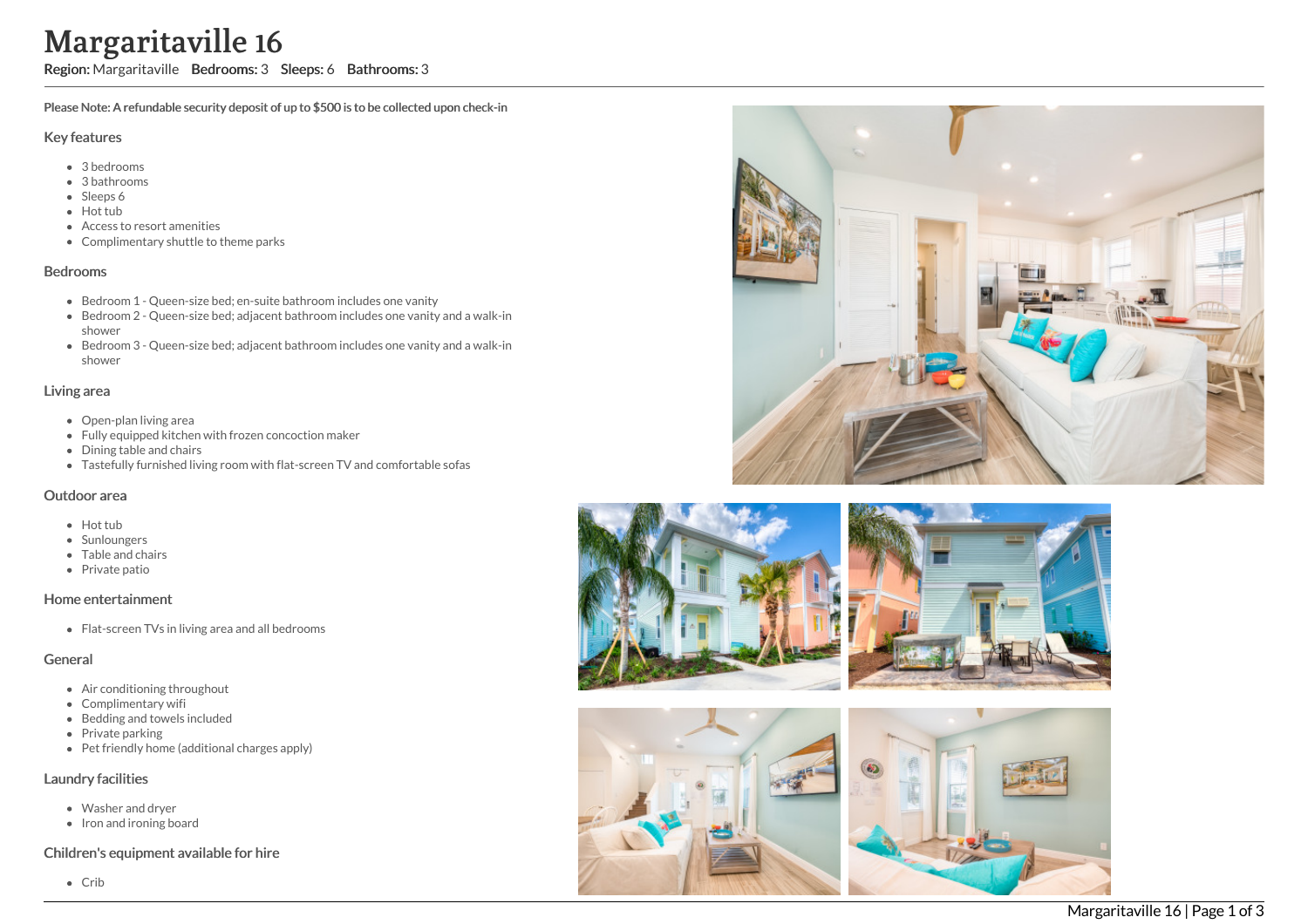- Stroller
- $\bullet$  High chair
- Pack and play

## Resort facilities

A beautiful resort where luxury living meets fantastic fun, Margaritaville is a brand new holiday destination, home to a spectacular range of amenities. Set within lush, tropical grounds, this resort features an impressive lagoon-style pool, soft sand beaches and an exhilarating waterpark, suitable for the whole family. Guests can also benefit from a relaxing spa, a fitness center and plenty of kids clubs with activities to suit all ages. Furthermore, the entertainment district offers a wide range of first-class shopping, dining and lounge experiences, all within walking distance of your holiday home and there's a complimentary shuttle to the theme parks.

### Places of interest

- Disney World 5.1 miles
- Universal Studios 16.7 miles
- Sea World 11.7 miles
- Orlando International Airport 24.5 miles

Please Note: Parts of the Margaritaville Hotel are currently under construction. Apologies for any disturbance or inconvenience this may cause during your stay at Margaritaville Resort, Orlando.